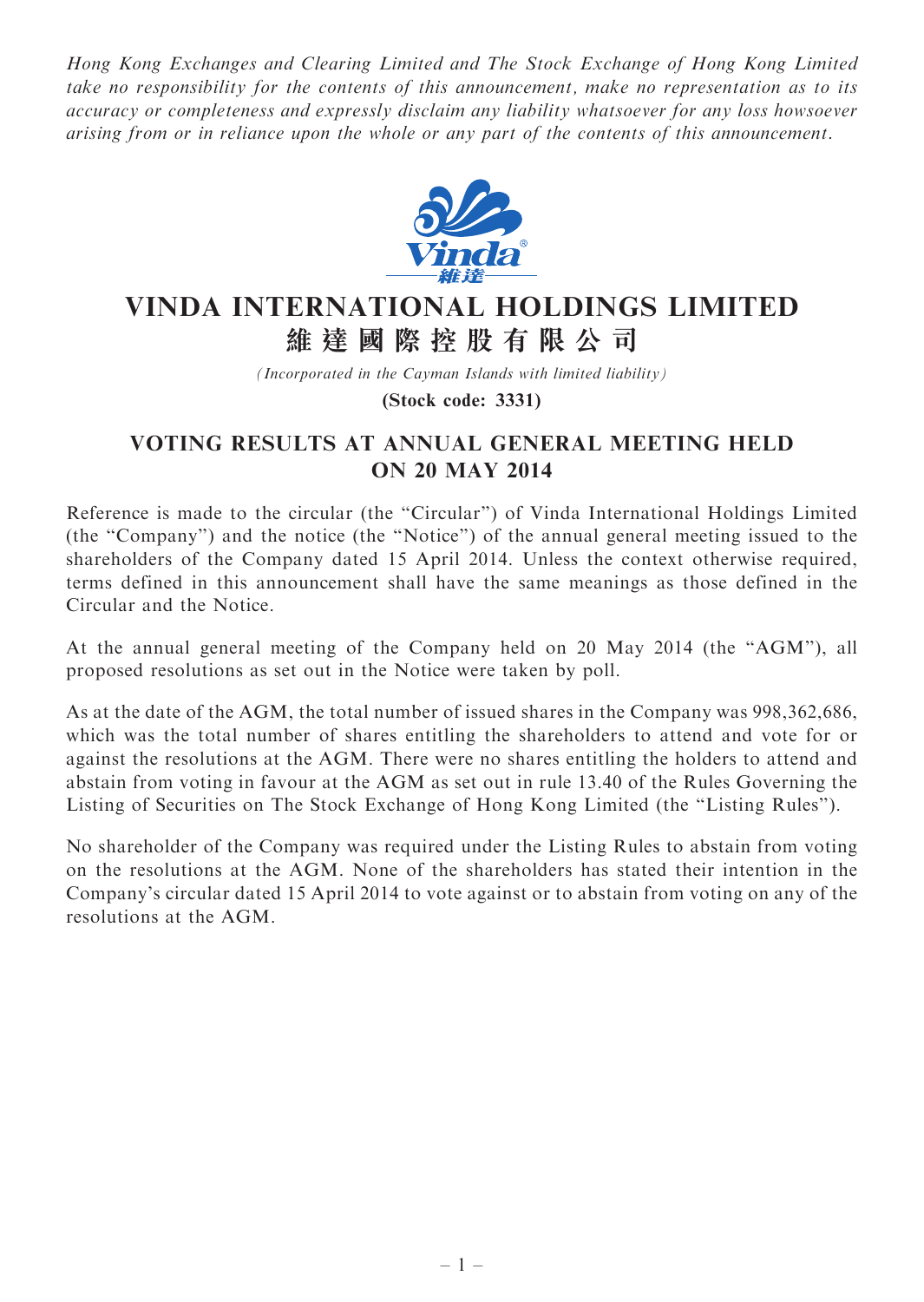The Company's Hong Kong branch share registrar, Computershare Hong Kong Investor Services Limited, was appointed as the scrutineer at the AGM for the purpose of vote-taking. The poll results in respect of the resolutions proposed at the AGM are as follows:

| <b>ORDINARY RESOLUTIONS</b> |                                                                                                                                                                                    | Number of votes cast and<br>approximate percentage of<br>total number of votes cast |                              | <b>Total number</b><br>of votes cast |
|-----------------------------|------------------------------------------------------------------------------------------------------------------------------------------------------------------------------------|-------------------------------------------------------------------------------------|------------------------------|--------------------------------------|
|                             |                                                                                                                                                                                    | <b>FOR</b>                                                                          | <b>AGAINST</b>               |                                      |
| 1.                          | To receive and adopt the audited financial<br>statements and the reports of the directors<br>and the auditors of the Company for the year<br>ended 31 December 2013.               | 877,021,217<br>$(99.999886\%)$                                                      | 1,000<br>$(0.000114\%)$      | 877,022,217                          |
| 2.                          | To declare a final dividend for the year ended<br>31 December 2013.                                                                                                                | 877,053,217<br>$(99.999886\%)$                                                      | 1,000<br>$(0.000114\%)$      | 877,054,217                          |
| $3(a)$ .                    | To re-elect Ms. YU Yi Fang as<br>(i)<br>${\rm an}$<br>executive director.                                                                                                          | 873,064,257<br>(99.548137%)                                                         | 3,962,960<br>$(0.451863\%)$  | 877,027,217                          |
|                             | To re-elect Mr. Dong Yi Ping as an<br>(ii)<br>executive director.                                                                                                                  | 855,517,749<br>(97.884249%)                                                         | 18,491,868<br>$(2.115751\%)$ | 874,009,617                          |
|                             | To re-elect Mr. Jan Christer JOHANSSON<br>(iii)<br>as a non-executive director.                                                                                                    | 872,024,257<br>$(99.429101\%)$                                                      | 5,006,960<br>$(0.570899\%)$  | 877,031,217                          |
|                             | To re-elect Mr. Jan Lennart PERSSON as<br>(iv)<br>a non-executive director.                                                                                                        | 872,024,257<br>$(99.429101\%)$                                                      | 5,006,960<br>$(0.570899\%)$  | 877,031,217                          |
|                             | To re-elect Mr. TSUI King Fai as an<br>(v)<br>independent non-executive director.                                                                                                  | 877,021,217<br>$(99.999316\%)$                                                      | 6,000<br>$(0.000684\%)$      | 877,027,217                          |
|                             | To re-elect Mr. HUI Chin Tong, Godfrey<br>(vi)<br>as an independent non-executive director.                                                                                        | 877,016,217<br>$(99.999316\%)$                                                      | 6,000<br>$(0.000684\%)$      | 877,022,217                          |
| $3(b)$ .                    | To authorise the board of directors to fix the<br>remuneration of the directors.                                                                                                   | 877,021,217<br>$(99.999316\%)$                                                      | 6,000<br>$(0.000684\%)$      | 877,027,217                          |
| 4.                          | re-appoint PricewaterhouseCoopers<br>To<br>as<br>auditors of the Company and to authorise the<br>board of directors to fix their remuneration.                                     | 877,026,217<br>$(99.999886\%)$                                                      | 1,000<br>$(0.000114\%)$      | 877,027,217                          |
| 5.                          | To give a general mandate to the directors to<br>allot, issue and deal with additional shares not<br>exceeding 20% of the aggregate nominal<br>amount of the issued share capital. | 854,732,121<br>$(97.794361\%)$                                                      | 19,277,496<br>$(2.205639\%)$ | 874,009,617                          |
| 6.                          | To give a general mandate to the directors to<br>purchase shares not exceeding 10% of the<br>aggregate nominal amount of the issued share<br>capital.                              | 877,026,217<br>$(99.999886\%)$                                                      | 1,000<br>$(0.000114\%)$      | 877,027,217                          |
| 7.                          | To extend the general mandate granted to the<br>directors<br>issue<br>and<br>allot the<br>to<br>shares<br>repurchased by the Company.                                              | 854,758,121<br>$(97.797336\%)$                                                      | 19,251,496<br>$(2.202664\%)$ | 874,009,617                          |